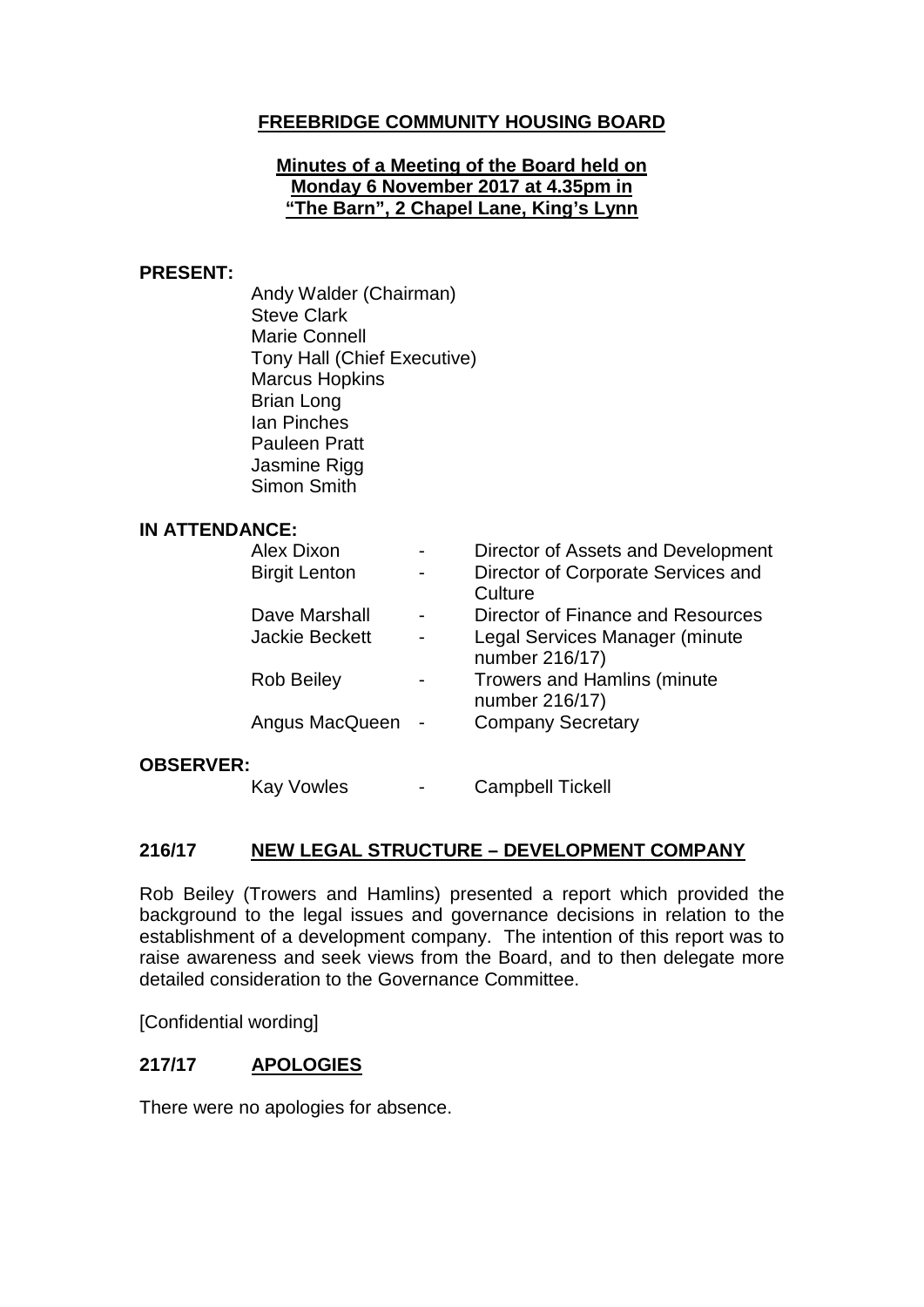# **218/17 MINUTES**

The minutes of the meeting held on 2 October 2017 were confirmed as a correct record and signed by the Chairman.

# **219/17 MATTERS ARISING**

There were no matters arising.

### **220/17 ACTION SHEET**

The Chairman took consideration of the action sheet earlier in the meeting that had been previous practice, as it followed on neatly from the minutes of the last meeting. He asked that this item be placed in this position on future Board agendas.

A Board Member highlighted that determining the options for the Plaxtole House site had previously been included on the action sheet, and asked for an update on this. In response, it was explained that this was now being taken forward by the Director of Assets and Development within the development plan.

# **221/17 DECLARATIONS OF INTEREST**

Brian Long declared an interest in the item at minute number 216/17 – New Legal Structure: Development Company – as he was a Non-Executive Director of the West Norfolk Housing Company. The Board was content that he remain in the room for the item, but he did not vote.

Pauleen Pratt and Simon Smith declared interests in the item at minute number 224/17 – Board Member Recruitment – as they were candidates for appointment. They withdrew from the room for the item.

### **222/17 CHAIRMAN'S UPDATE**

In addition to his usual weekly meetings with the Chief Executive, the Chairman described the following activities that he had undertaken since the last meeting:

- He had attended mentoring sessions with two experienced housing association chairs.
- He had attended a National Housing Federation meeting for housing association chairs in the East of England. This had included discussions around Universal Credit, rent levels, development companies and off-site manufacturing.
- He had attended, with the Chief Executive, a meeting of the  $e<sup>2</sup>$  Joint Members Group.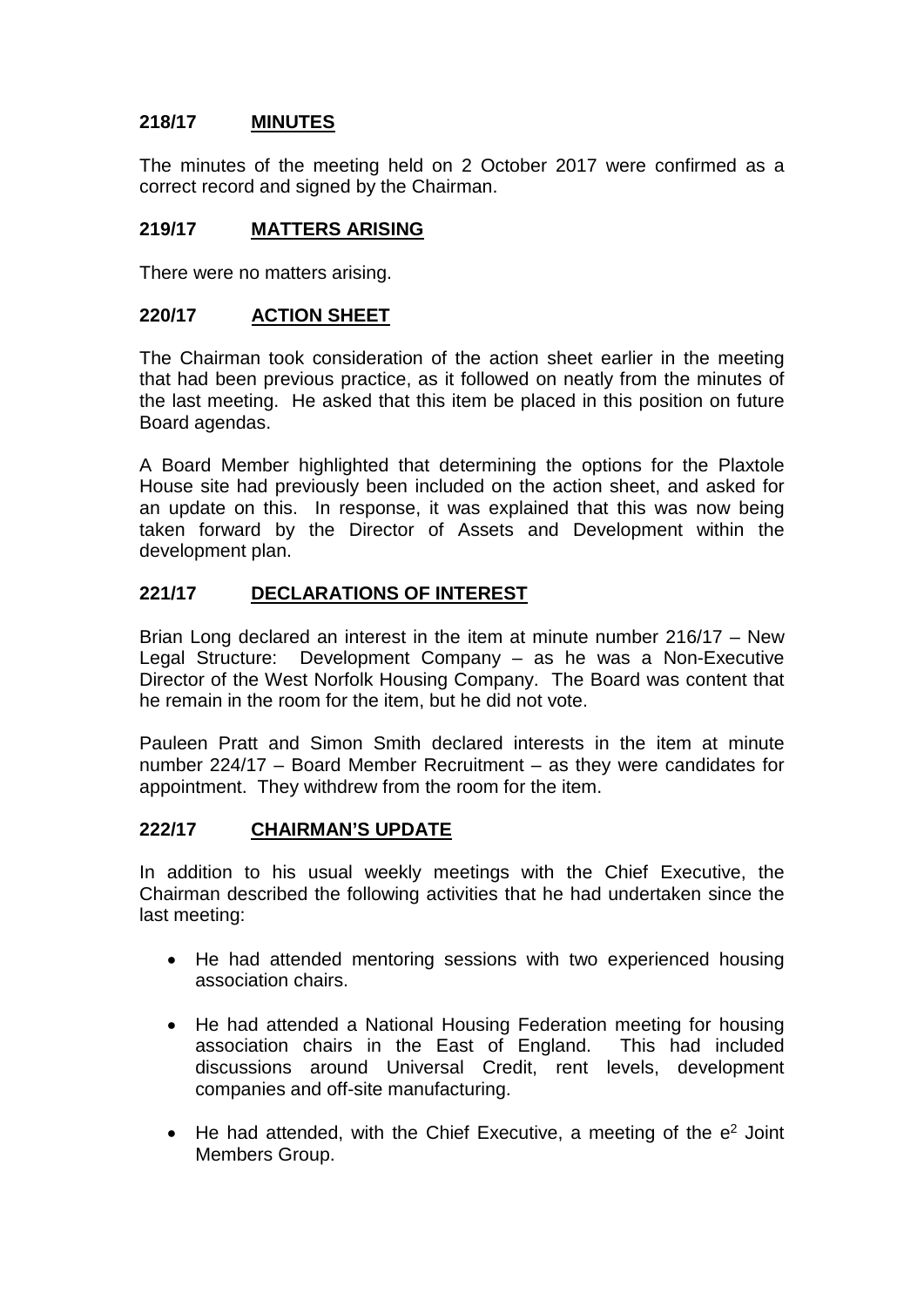- He had attended the Governance Committee meeting, which had been preceded by a useful peer review session with Orwell Housing.
- He had conducted Board appraisals.
- He had attended the meeting of the Board Member Recruitment Panel, which had shortlisted applications; five people had been shortlisted from the 24 applications received.

With regard to the Board Member Recruitment Panel, the Chairman advised that Ian Pinches had had to withdraw from the interviews, and asked that any Board Member interested in replacing him let the Company Secretary know.

**RESOLVED:** That the Chairmen of the Board and the Governance Committee be given delegated authority to approve the appointment of a replacement for Ian Pinches on the Board Member Recruitment Panel.

# **223/17 MANAGEMENT TEAM UPDATE**

A written update from the Management Team had been previously circulated and was noted by the Board.

The written update covered the following issues:

- Work Commencing on the Blockbuster's Site
- Local Housing Allowance Cap
- Supported Housing Government Announcement
- Freebridge Supported Housing Review
- Slight Change to Complaints Panel Procedure
- Business Change

The Board welcomed the Government's announcements that it was no longer planning to cap social rents at the Local Housing Allowance rate and that it was consulting on options for supported housing. The Board acknowledged that the housing sector now needed to take advantage of these concessions and deliver more affordable housing.

### **224/17 BOARD MEMBER RECRUITMENT**

The Company Secretary presented a report which recommended that the two Co-opted Board Members, Pauleen Pratt and Simon Smith, be appointed to the two Independent Board Member vacancies. Both had been recruited with skills to benefit the Board in August 2016, and both had recently completed their annual appraisals with no concerns raised around their performance.

#### **RESOLVED:**

1) That the appointments of Pauleen Pratt and Simon Smith as Independent Board Members until the 2018 Annual General Meeting be approved.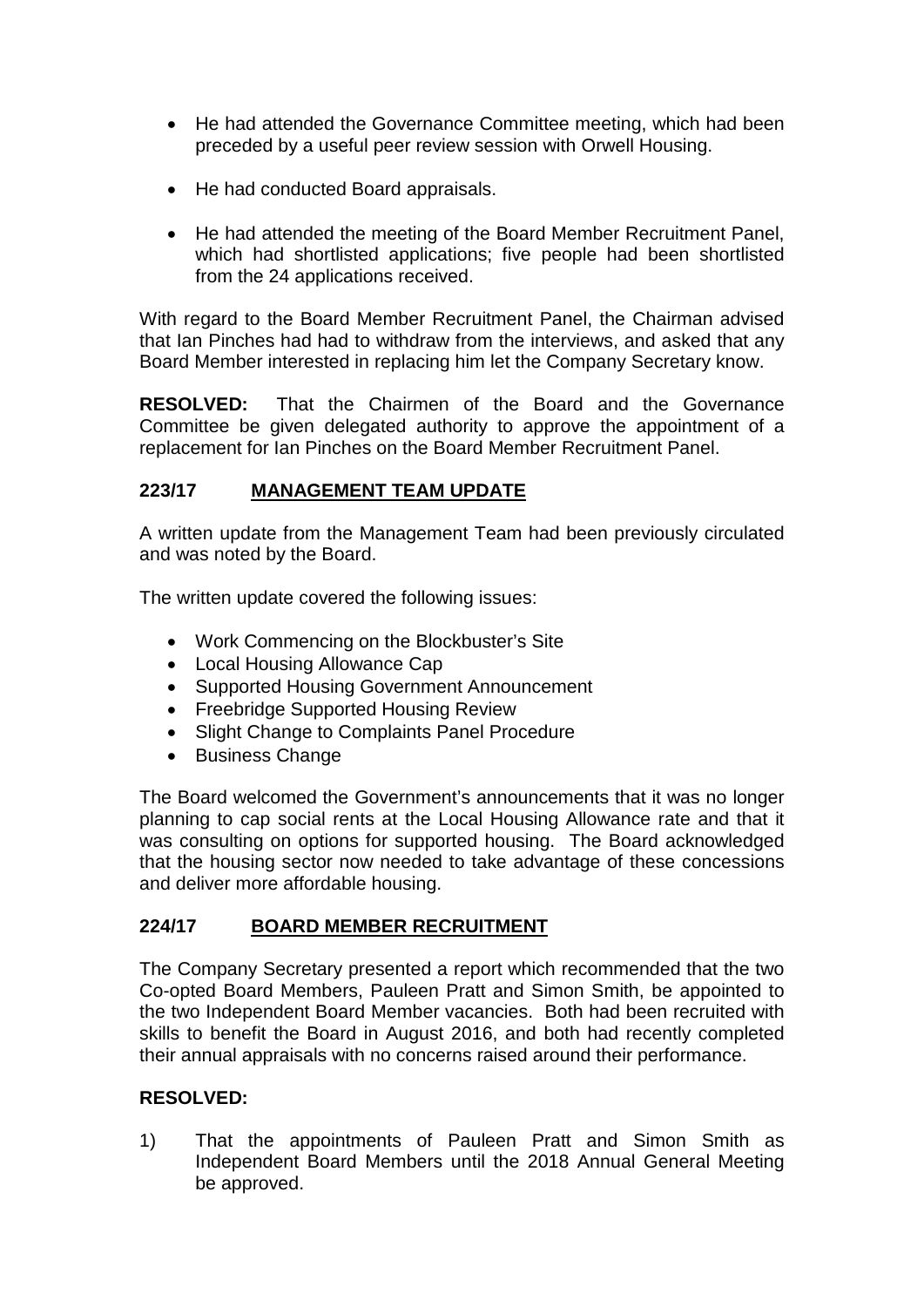2) That the 2018 Annual General Meeting be recommended to appoint Pauleen Pratt and Simon Smith as Independent Board Members until the Annual General Meeting in 2021.

# **225/17 BUSINESS PLAN – SECOND QUARTER UPDATE**

The Chief Executive presented a report which reviewed progress on the implementation of the Business Plan and in delivering the strategic objectives. The Chief Executive advised that, in future, this report and the Operational Performance report would be combined; both reports supported the Performance Pack which had been circulated with the agenda.

The Board welcomed the way that the progress of the Business Plan was now being reported, but asked for more consistency in the Performance Pack around the reporting against each project. In particular, all projects should have milestones with defined timescales. The Chief Executive said that he would always highlight to the Board any areas of slippage or concern, but acknowledged the need for greater consistency in reporting and agreed to take this forward.

In answer to a question, the Chief Executive stated that, although there had been some issues with sub-contractors on the Hillington Square project, the aim was still that Phase 4 would be completed on time, early in 2018.

The Board noted the report.

### **226/17 OPERATIONAL PERFORMANCE – YEAR TO DATE SEPTEMBER 2017**

Confidential item

### **227/17 RISK MANAGEMENT AND FRAUD AWARENESS UPDATE**

The Director of Finance and Resources presented a report which provided an update on risk management, including the ongoing review of Freebridge's Risk Map, as well as on the service assurance and fraud awareness activities undertaken during the quarter ending 30 September 2017.

The Director of Finance and Resources advised that a report would be presented in January 2018, initially to the Audit Committee, setting out a programme of service assurance, which would include consideration of risk management and risk reporting. The Board requested that risk reporting give a clear and accessible picture of risk management across the organisation.

In answer to a question, the Director of Finance and Resources said that, although Freebridge had been subjected to a significant number of cyberattacks, recent penetration testing, as reported to the Audit Committee, had shown that Freebridge had robust systems in place to defend against these.

The Board noted the report.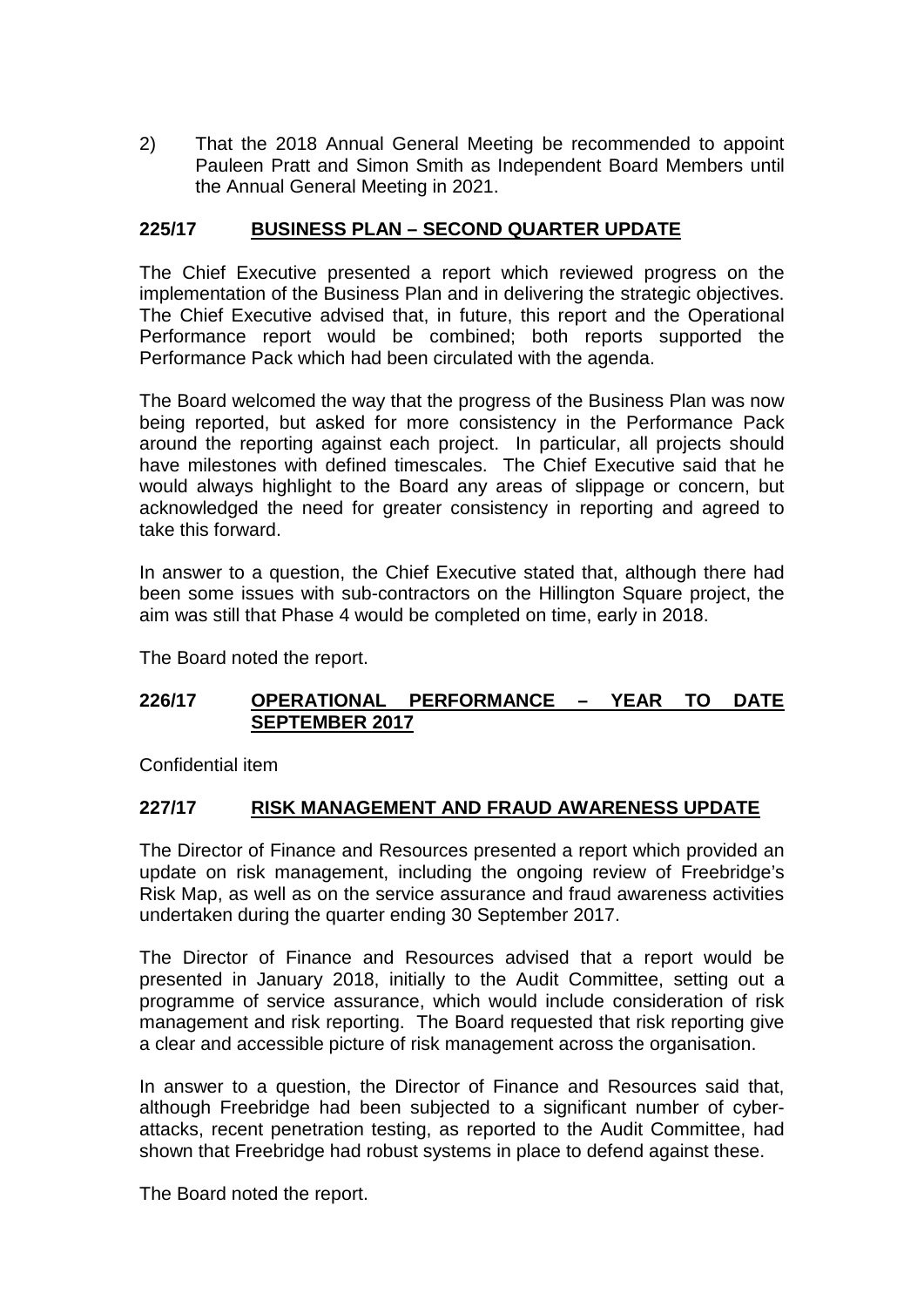# **228/17 TREASURY MANAGEMENT AND STRATEGY UPDATE**

Confidential item

# **229/17 TENANT PANEL QUARTERLY UPDATE**

The Company Secretary presented a report which provided a quarterly update of the Tenant Panel's work to date.

The Chairman reminded the Board that the next day it had a joint workshop with the Tenant Panel and senior managers, considering the results of the recent Tenant Promises survey.

The Board noted the report.

# **230/17 UPDATE ON GENERAL DATA PROTECTION LEGISLATION**

Confidential item

# **231/17 PROCUREMENT APPROVALS**

Confidential item

# **232/17 APPOINTMENT OF SHAREHOLDERS**

Confidential item

### **233/17 COMMITTEE MINUTES**

Marie Connell, Chairman of the Governance Committee, presented the minutes of the Committee's meeting held on 9 October 2017.

The Chairman said that the peer review session held with Orwell Housing immediately before the Governance Committee meeting had been very successful, and well chaired by the Chairman of the Governance Committee. The Chief Executive was also thanked for his work on preparing the session.

### **234/17 WORK PROGRAMME**

The Board noted its work programme for the ensuing year.

### **235/17 ANY OTHER BUSINESS**

#### • **Board Strategy Afternoon – 4 December 2017**

The Chairman advised that the Board strategy afternoon on 4 December 2017 would include a session looking at what sort of Board and Management Team were needed to deliver the Business Plan. Paperwork would be sent out in advance.